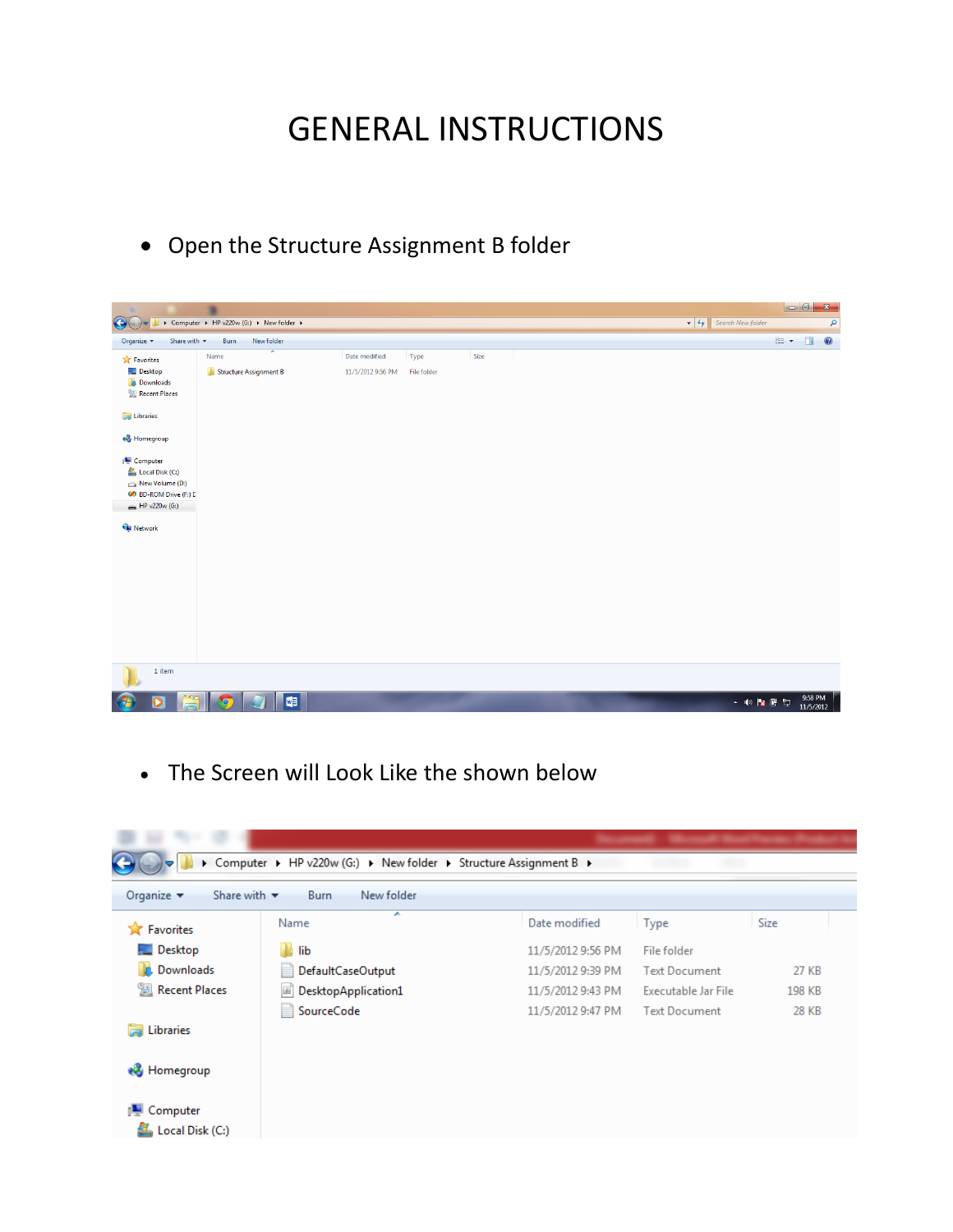- The "DefaultCaseOutput" contains the Result for the default entry.
- The "SourceCode" contains the source code Algorithm of the Assignment

Double click on "DesktopApplication1.jar" file

| S Enter the Values:                                                    | x<br>E |
|------------------------------------------------------------------------|--------|
| File Help                                                              |        |
| <b>Structure Assignment B</b>                                          |        |
| Start                                                                  |        |
| Make Sure to Press Enter After Entering Value Of Each Force            |        |
| Made By:                                                               |        |
| Shubham Garg 2010CE10401 Grp 2<br>Sumeet Kumar Sinha 2010CE10405 Grp 1 |        |
| Abhishek Dhawan 2010CE10313 Grp 4                                      |        |
|                                                                        |        |
|                                                                        |        |
|                                                                        |        |

- The Given Assignment is "Structure Assignment B"
- Click on the Start Button to Start the Application and enter the Input Values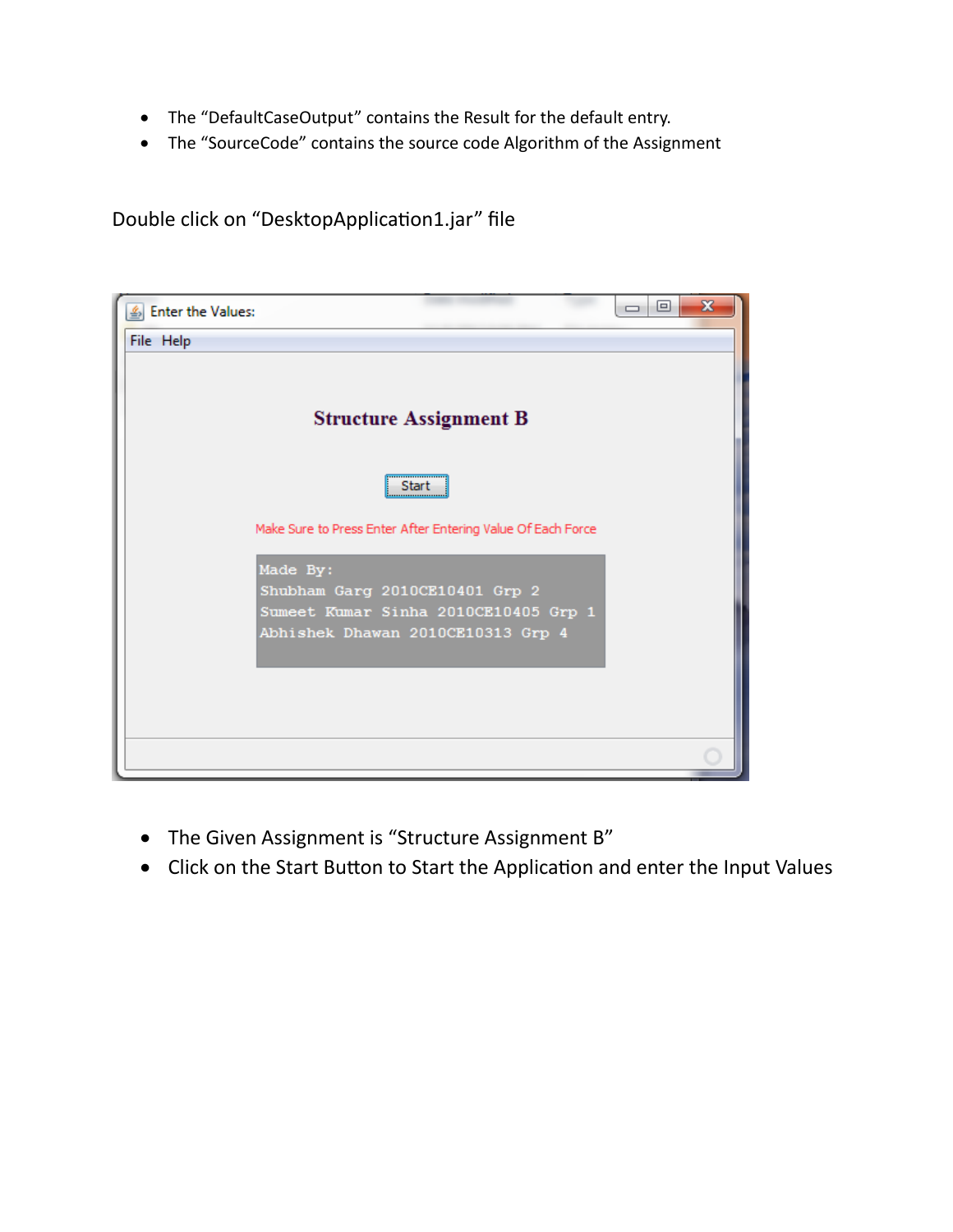Enter The values on the Given Text Fields and the Press the "Next" Button

| $\mathbf{x}$<br>About: Enter the Values: 1.0   |                         |                      |                           |  |
|------------------------------------------------|-------------------------|----------------------|---------------------------|--|
| <b>Enter the Values:</b>                       |                         |                      |                           |  |
| 5<br>No. of Bays(m)                            | Bay Length(L)           | $\overline{4}$<br>m  |                           |  |
| No. of Storeys(n) 3<br>Storey Height(H) 4<br>m |                         |                      |                           |  |
|                                                |                         |                      |                           |  |
|                                                |                         |                      |                           |  |
| For Beams                                      |                         | For Columns          |                           |  |
| Young's Modulus(E)                             | 22.63e7<br>KPa          | Young's Modulus(E)   | 22.63e7<br>KPa            |  |
| Moment of Inertia(I)                           | 0.0054<br>$m^{\wedge}4$ | Moment of Inertia(I) | 0.000675<br>$m^{\wedge}4$ |  |
| Area(A)                                        | 0.18<br>$m^2$           | Area(A)              | 0.09<br>$m^2$             |  |
|                                                |                         |                      |                           |  |
| <b>Next</b>                                    |                         |                      |                           |  |
|                                                |                         |                      |                           |  |

• Then You get the Following Window for entering the " Forces"

| About: Enter the Values: 1.0 | $\mathbf{x}$   |
|------------------------------|----------------|
| Force                        | Magnitude (kN) |
| Force 1                      | 1              |
| Force 2                      | 1              |
| Force 3                      | $\mathbf{1}$   |
|                              |                |
|                              | Submit         |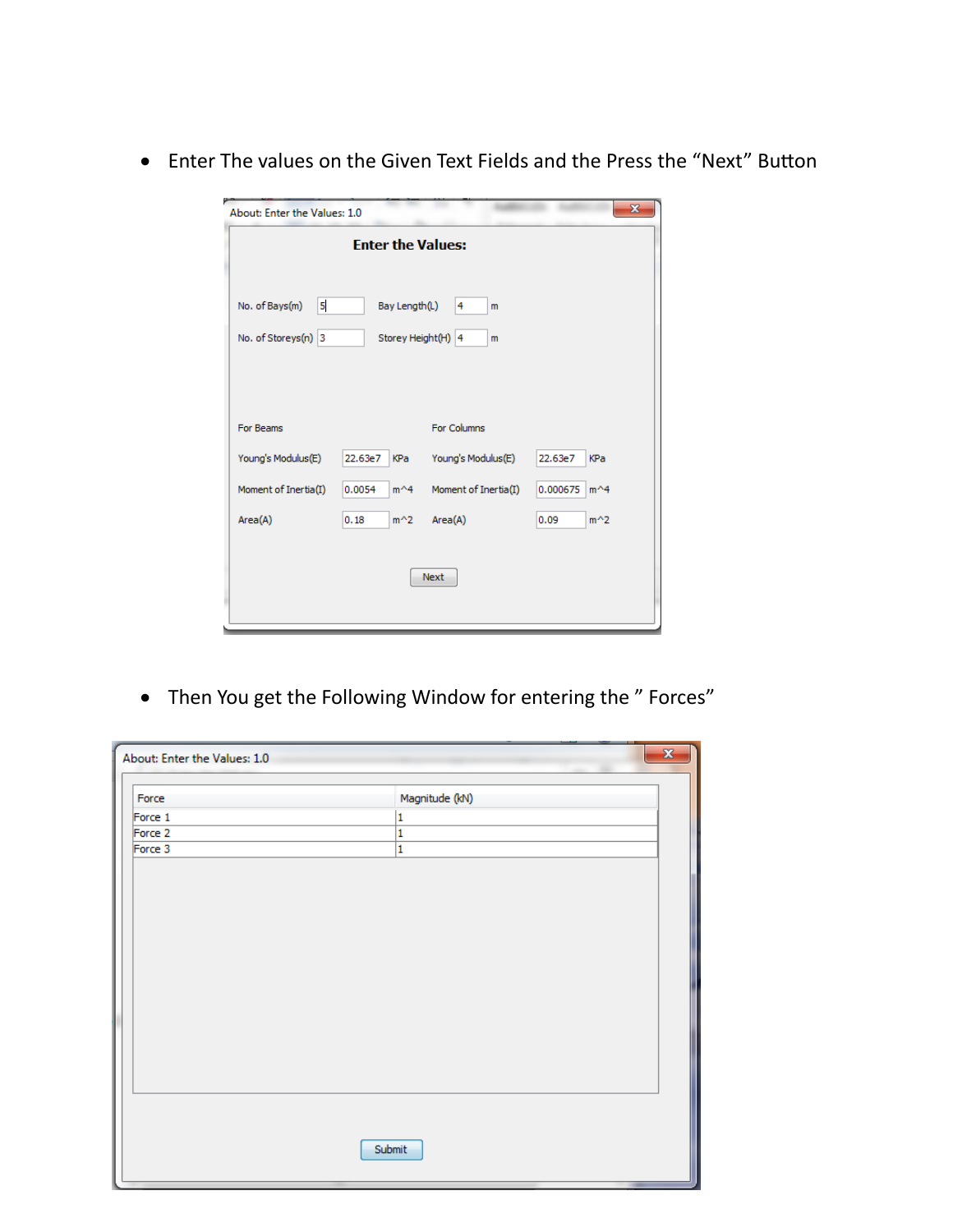## **Important Checks while entering the Forces**

- First Double click on the Front of the "Force Table Text Box"
- **•** Enter the Force value
- Then Press "ENTER"(Always Enter the ENTER Key)
- **•** After Entering all forces Click on "Submit" Button

| About: Enter the Values: 1.0 |                   |                  |                                          | $\mathbf{x}$ |
|------------------------------|-------------------|------------------|------------------------------------------|--------------|
| <b>KPP Matrix</b>            | <b>KPX Matrix</b> |                  | Output File<br>created as<br>RESULTS.txt |              |
| <b>KXP Matrix</b>            | <b>KXX Matrix</b> | Enter member no. | Local MEF                                |              |
| Reactions                    | Nodal Disp        | $\mathbf{1}$     | Global MEF<br>Global MED<br>Close        |              |

- The results are printed in the "**RESULTS.txt**" in the same folder.
- Click on the various "Bottons" to get the required field values.
- Enter the Member no. and get the corresponding
	- $\circ$  Local M E F  $\rightarrow$  Local Member End Forces
	- $\circ$  Global M E F  $\rightarrow$  Global Member End Forces
	- $\circ$  Global M E F  $\rightarrow$  Global Member End Displacements
- Then, Click on the "Close" Button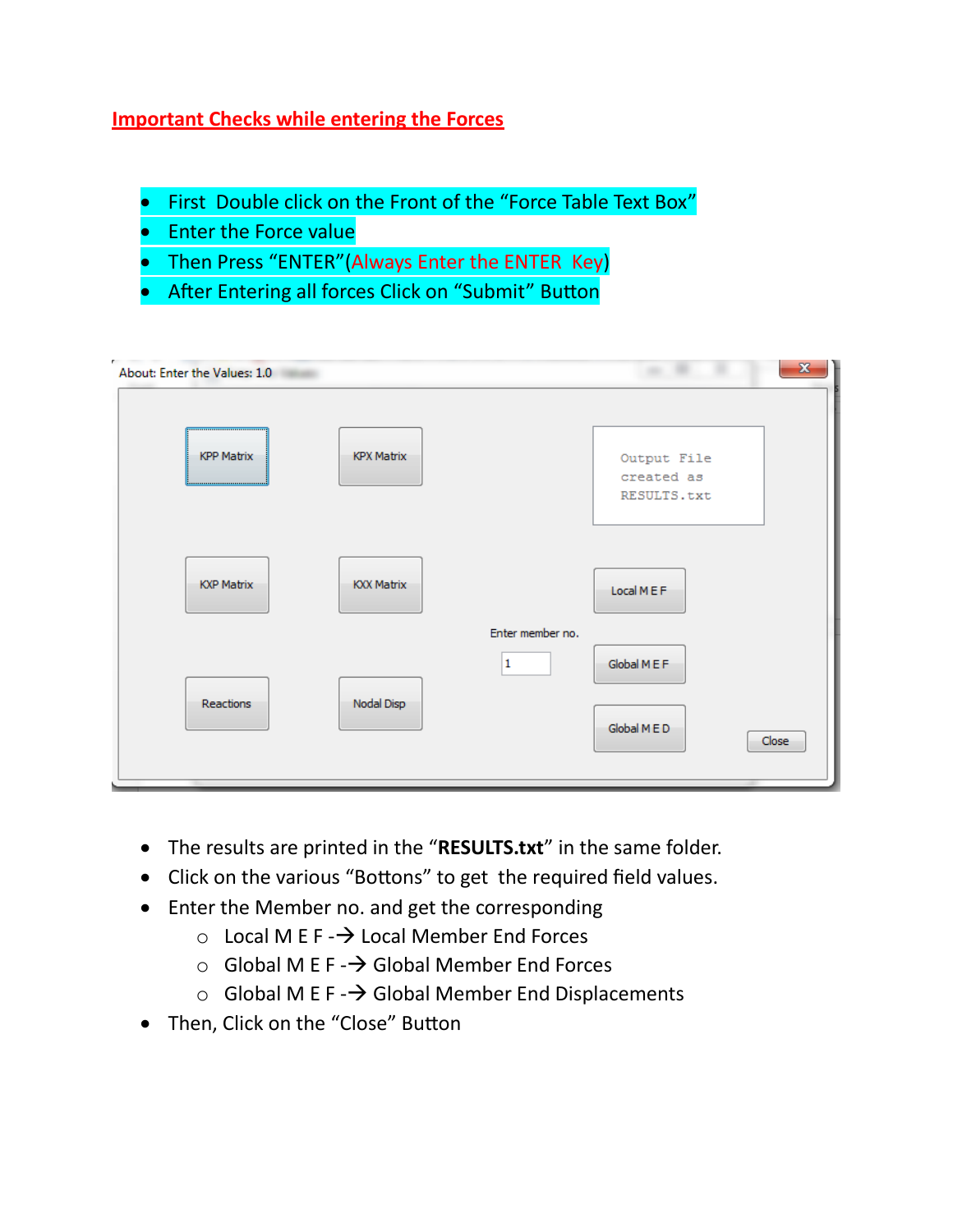Open the RESULTS.txt file by Clicking on the file.

|                                                                                                                                          |                          |                                            | $\overline{\mathbf{x}}$<br>$\Box$ |  |
|------------------------------------------------------------------------------------------------------------------------------------------|--------------------------|--------------------------------------------|-----------------------------------|--|
| ▶                                                                                                                                        | Structure Assignment B ▶ | Search Structure Assignment B<br>$++$<br>÷ | Ω                                 |  |
| 睚<br>Organize $\blacktriangledown$<br>Open $\blacktriangledown$<br>Share with $\blacktriangledown$<br>New folder<br>Print<br><b>Burn</b> |                          |                                            |                                   |  |
| <b>X</b> Favorites                                                                                                                       | A.<br>Name               | Date modified                              | Type                              |  |
| Desktop                                                                                                                                  | lib                      | 11/5/2012 9:56 PM                          | File folder                       |  |
| Downloads<br>Uń.                                                                                                                         | DefaultCaseOutput<br>×.  | 11/5/2012 9:39 PM                          | <b>Text Document</b>              |  |
| <b>图 Recent Places</b>                                                                                                                   | DesktopApplication1      | 11/5/2012 9:43 PM                          | Executable Jar File               |  |
|                                                                                                                                          | <b>RESULTS</b>           | 11/5/2012 10:17 PM                         | <b>Text Document</b>              |  |
| Libraries<br>Б                                                                                                                           | SourceCode<br>÷.         | 11/5/2012 9:47 PM                          | <b>Text Document</b>              |  |
| <b>Homegroup</b>                                                                                                                         |                          |                                            |                                   |  |

Sample File Capture when "RESULTS.txt" opened in **Notepad++** or **Wordpad**